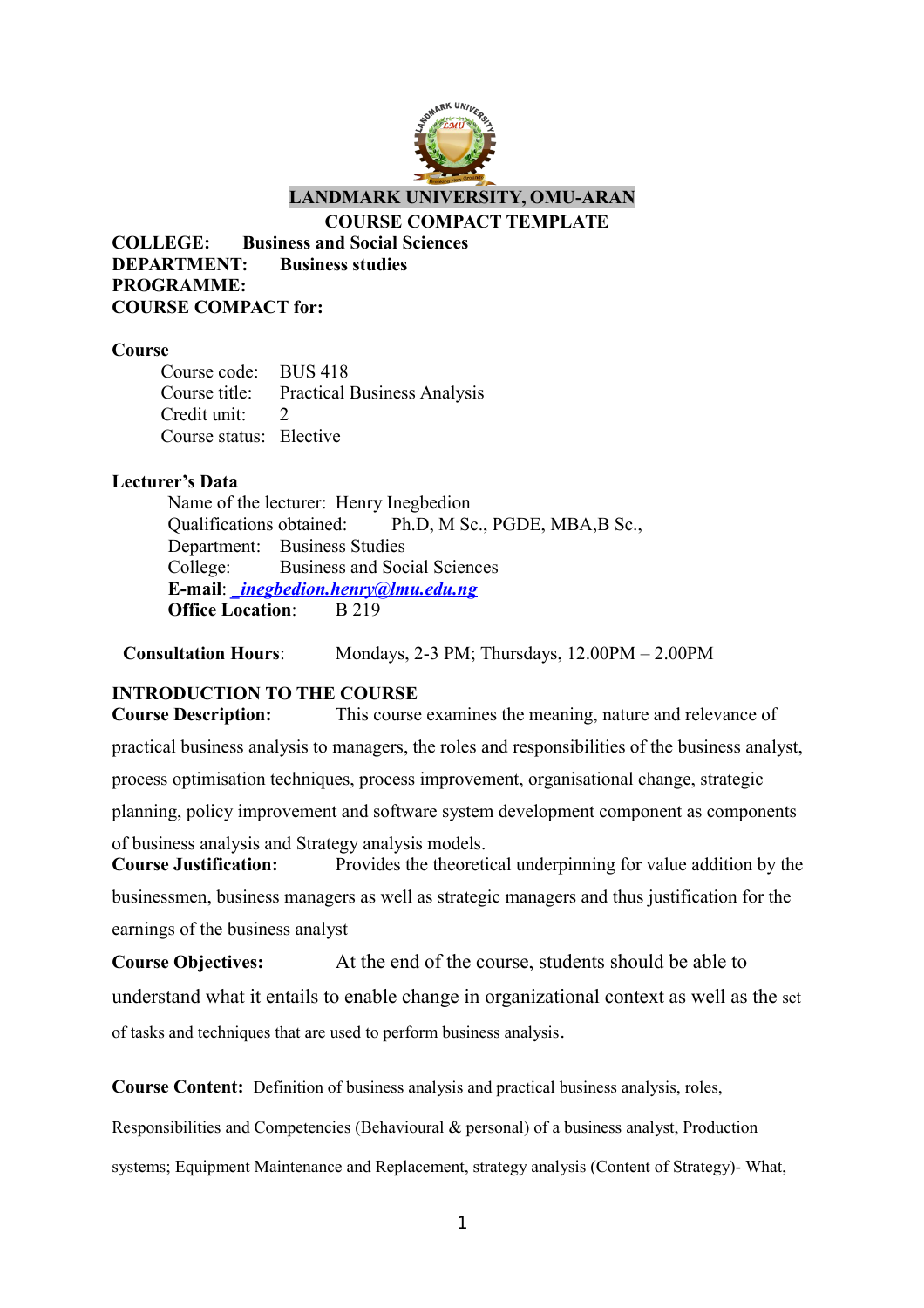Why and How of strategy. Strategy development Internal and External analysis, production scheduling and control – Use of CPM and PERT in production scheduling; and time/cost trade-off; service level support, Investigation techniques in business analyses, business Analysis models - Process model, business Process Modelling: - Modelling the IT System, modelling business system and Quantitative approaches, shareholder Analysis and Management System – managing the Information Resourcemaking a business and financial case and managing Business change

| S/N | <b>GRADING</b>                                                                                         | SCORE(%)           |
|-----|--------------------------------------------------------------------------------------------------------|--------------------|
| 1.  | <b>Continuous Assessments</b><br>C.AI<br>$\bullet$<br>C.AII (Mid-Semester Test)<br>$\bullet$<br>C.AIII | $7\%$<br>15%<br>8% |
| 2.  | <b>Assignment</b>                                                                                      |                    |
| 3.  | <b>Practical (Laboratory work)/ Case Studies</b>                                                       | 10%                |
| 4.  | <b>Final Examination</b>                                                                               | 60%                |
| 5.  | <b>Total</b>                                                                                           | 100                |

#### **Course Expectations:**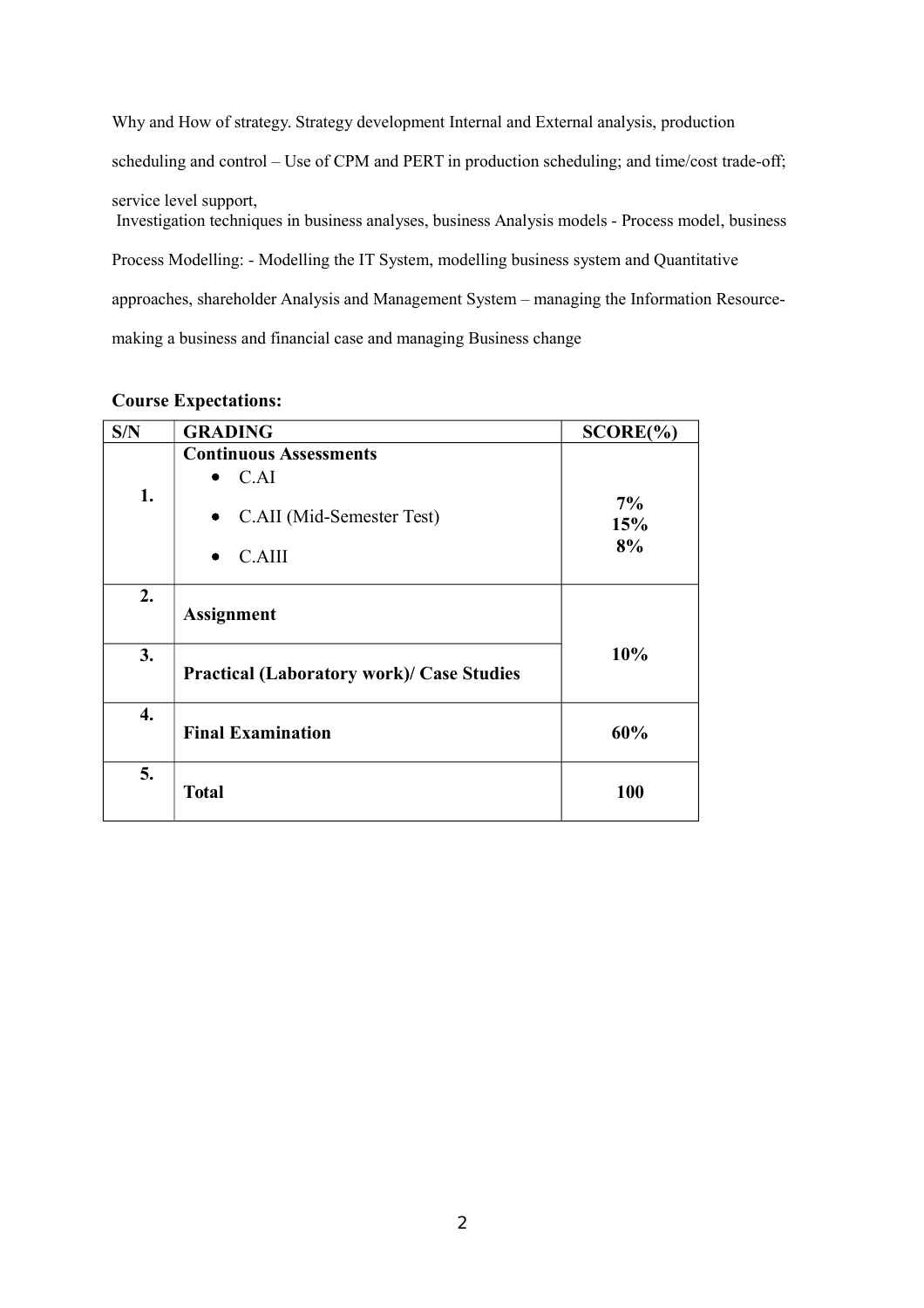**Course Delivery Strategies:** Lecture, questioning, tutorials, discovery, paper presentations

**Course Duration:** 3 hours

#### **LECTURE CONTENT**

#### **Module 1**

 **Week 1:** four definitions of business analysis and practical business analysis, roles and competencies of a business analyst

### **Objectives (list the objectives)**

At the end of the lecture students should be able to

- 1. Conceptualise business analysis and practical business analysis
- 2. Distinguish between business analysis and practical business analysis
- 3. Understand roles of a business analyst
- 4. Understand the competencies of a business analyst

#### **Description**

#### **First hour:**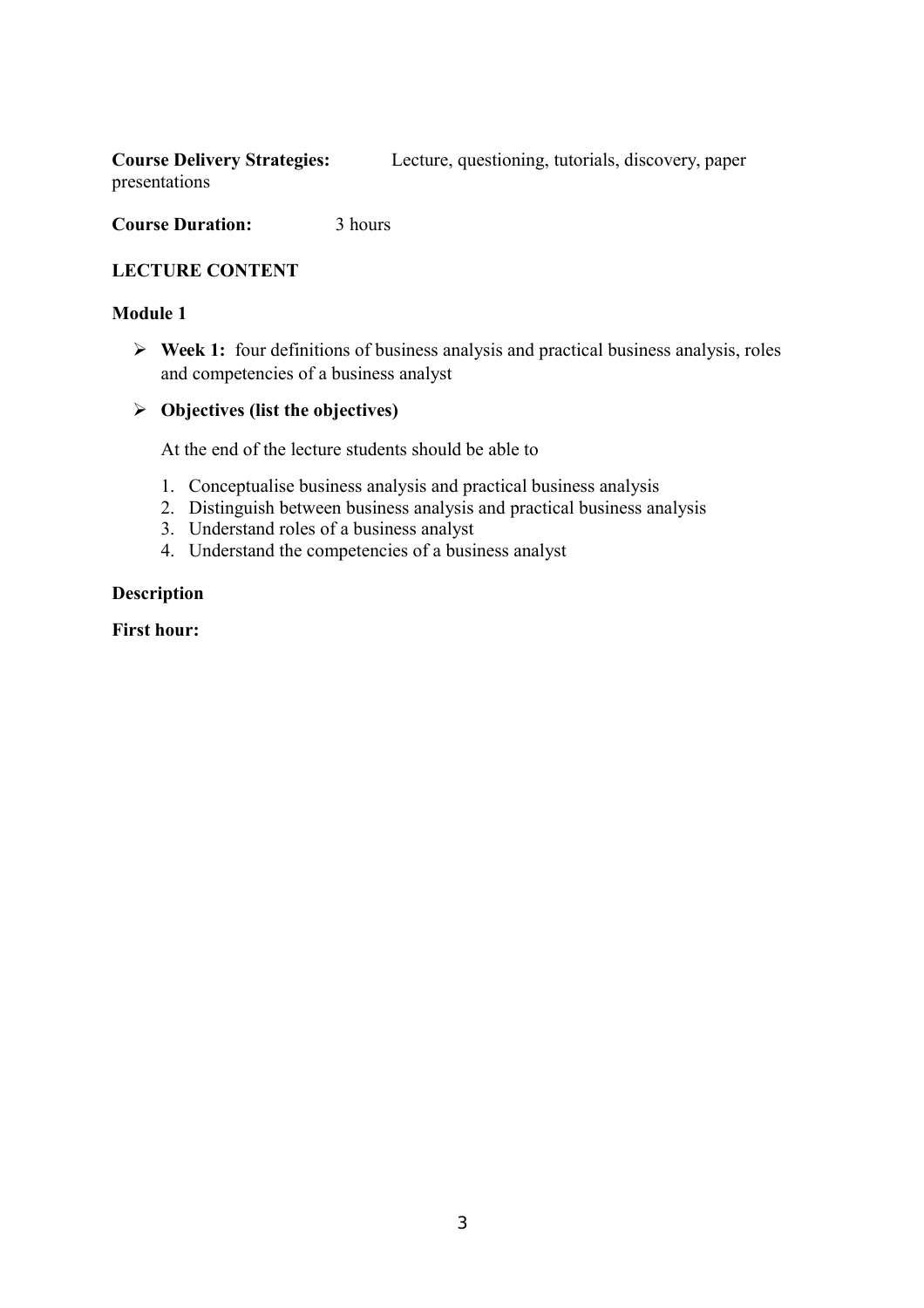$\Box$  four definitions of business analysis and practical business analysis, roles of a business analyst

#### **Second hour**

Competencies of a business analyst (behavioural and personal)

 $\triangleright$  Study Question: In the face of limited organisational resources justify the appointment and remuneration of a business analyst in a business organisation

#### **Module 2**

#### **Week II**

**Topic: Optimisation of equipment performance of a system:** Equipment maintenance and replacement;

#### **Objectives:**

At the end of the lecture students will

- 1. Understand the role of a business analyst in optimising equipment performance
- 2. Understand the essence of preventive and corrective maintenance in a business system
- 3. Get acquainted with the use of preventive and corrective maintenance in optimising

the performance of a business system

#### **Description**

#### **First hour**:

Definition and objective of maintenance, types of maintenance, preventive versus breakdown

maintenance cost, replacement problem (items that deteriorate with time and items that fail

with time). Replacement techniques; least average cost technique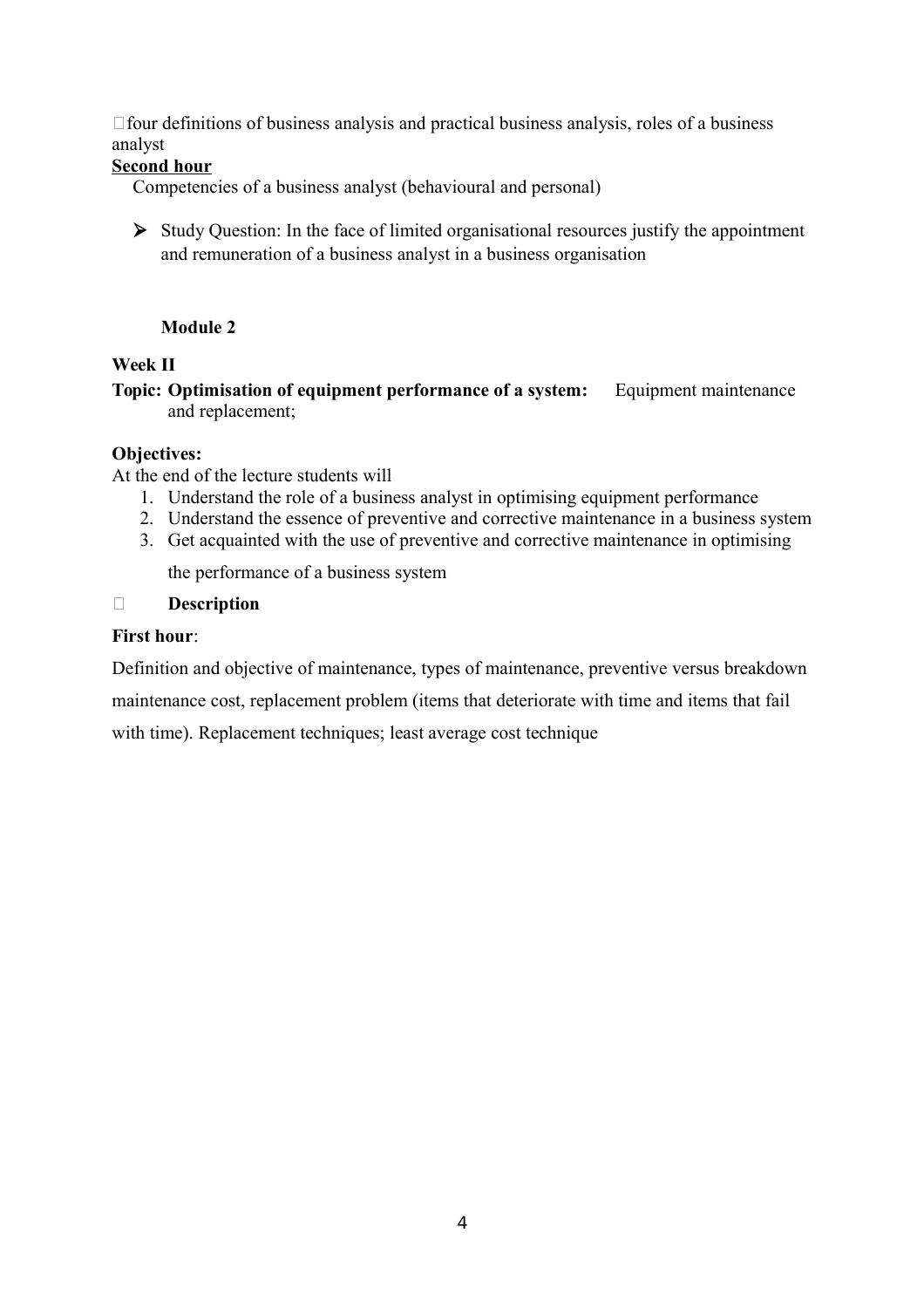#### **Second hour**

Group Presentation of term paper

### **Module 3**

### **Week III**

**Topic:** Strategy analysis (Content of Strategy), what, why and how of strategy as well as models of strategy analysis

#### **Objectives**:

At the end of the lecture students will

- 1. Understand the importance of strategy analysis to the strategy analyst
- 2. Understand what strategy means, why strategy is required in business and how strategy is formulated a business system
- 3. Get acquainted with basic models of strategy analysis
- Description

#### **First hour**:

Strategy analysis (Content of Strategy), what, why and how of strategy as well as models of strategy analysis

#### **Second hour**

Group Presentation of term paper

### **Week IV**

**Topic**: Strategy development Internal and External analysis

### **Objectives**:

At the end of the lecture students will

1. Understand the internal and external analysis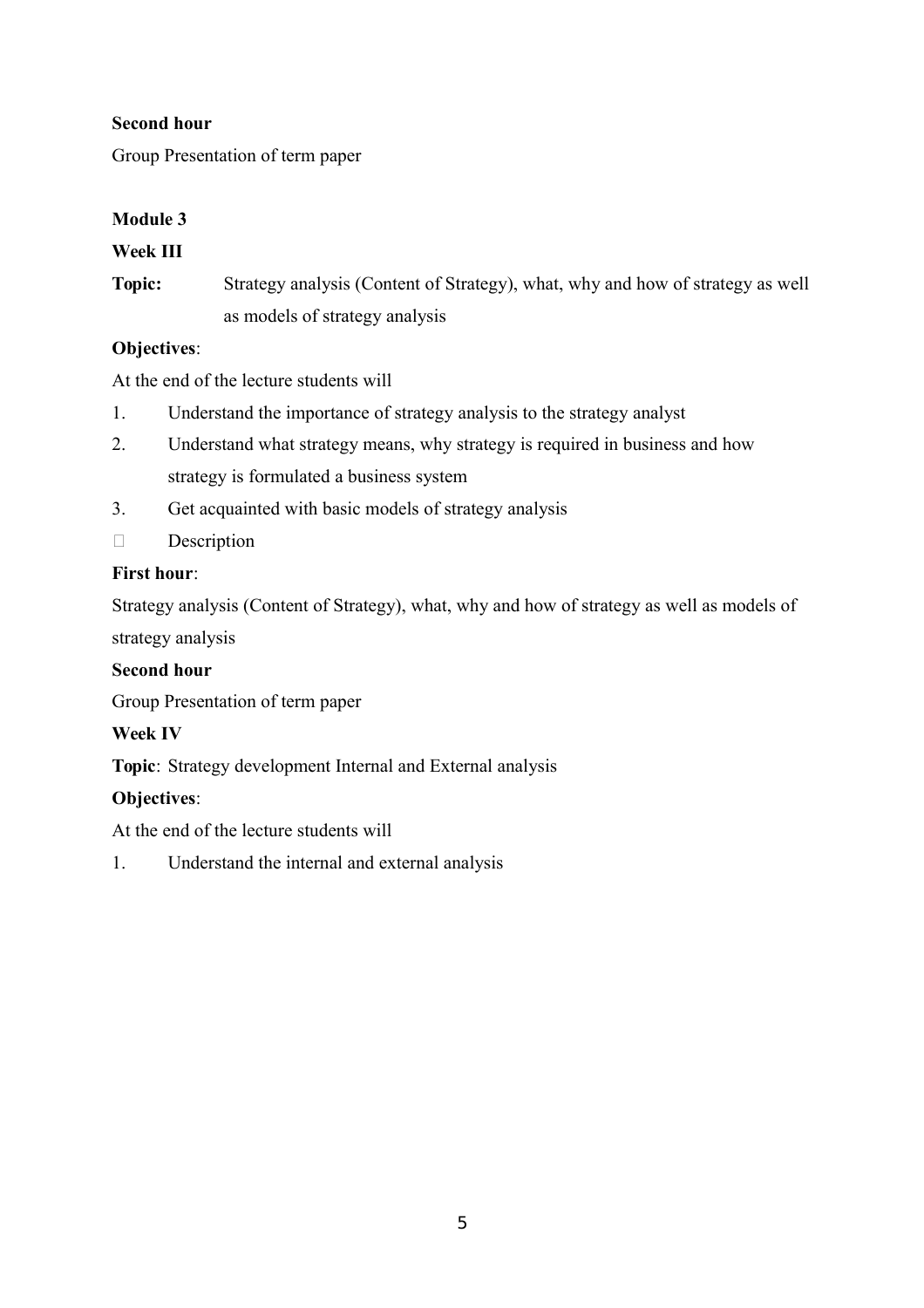- 2. Understand the difference between internal and external analysis
- 3. Understand what strategy development entails

### **Description**

### **First hour**:

Internal analysis Models – value chain analysis, growth vector and product portfolio analysis

### **Second hour**

Group Presentation of term paper

# **Module 4**

## **Week V**

**Topic:** Production scheduling and control – Use of CPM and PERT in production scheduling; and time/cost trade-off

## **Objectives:**

At the end of the lecture students will

- 1. Understand production scheduling and control
- 2. Understand the use of CPM and PERT in production scheduling
- 3. Be able to use resources to expedite action during production scheduling

# **Description**

## **First hour:**

Production scheduling and control – Use of CPM and PERT in production scheduling; and time/cost trade-off

## **Second hour**

Group Presentation of term paper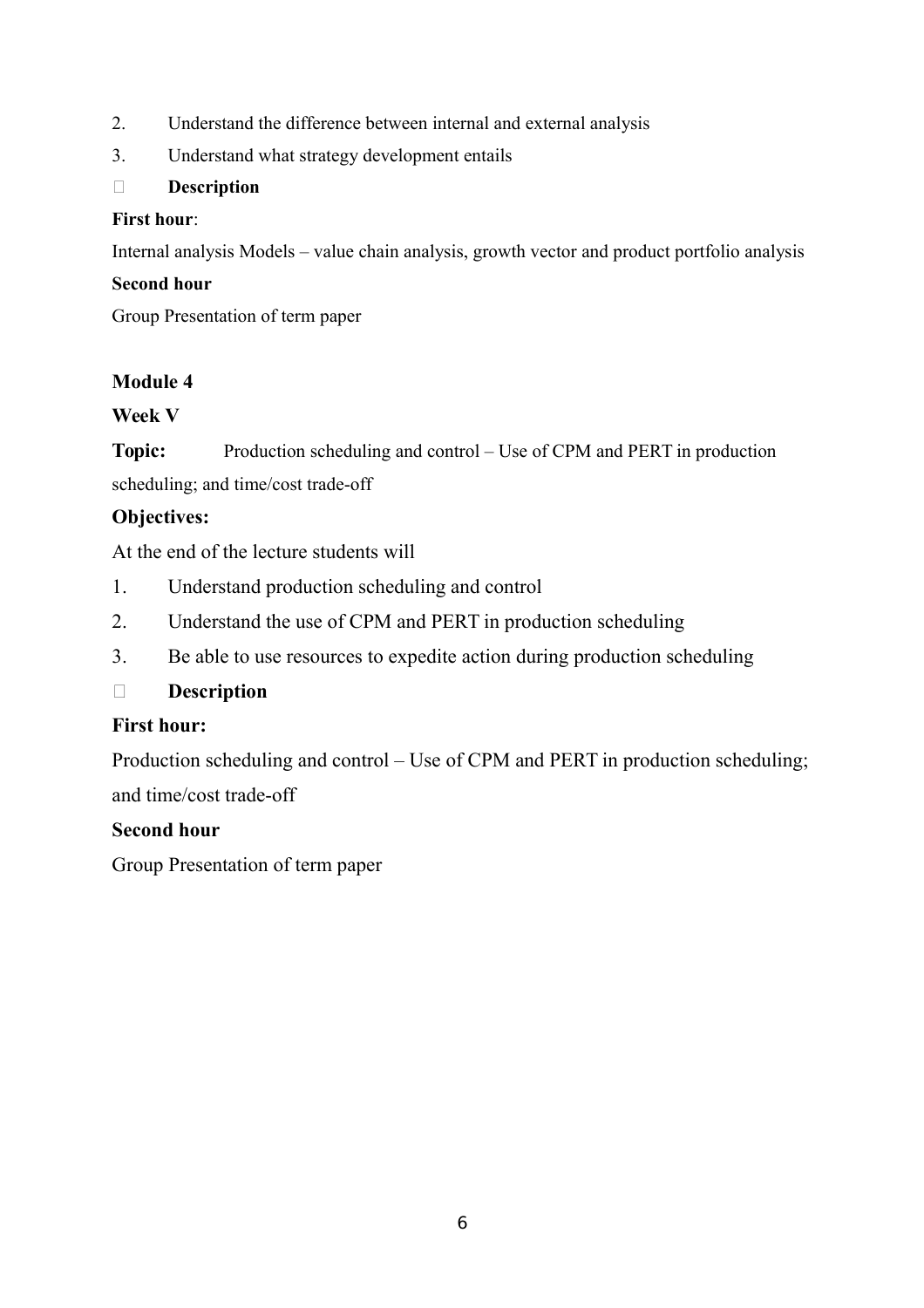# **Module 5**

# **Week VI**

**Topic:**Investigation techniques in business analyses, business Analysis models –

# **Objectives:**

At the end of the lecture students will

- 1. Understand investigation techniques in business analysis
- 2. Understand the business analysis models
- 3. know the relevance of business analysis models in business analysis

# **Description**

# **First hour:**

Discussion of investigation techniques in business analyses, some business Analysis models

# **Second hour**

Group Presentation of term paper

# **Module 5**

# **Week VII**

**Topic:Business Process Modelling**: - Business processes, modelling business processes

# **Objectives**:

At the end of the lecture students will

- 1. Understand the meaning and importance of business process modelling
- 2. Get acquainted with the modelling of business systems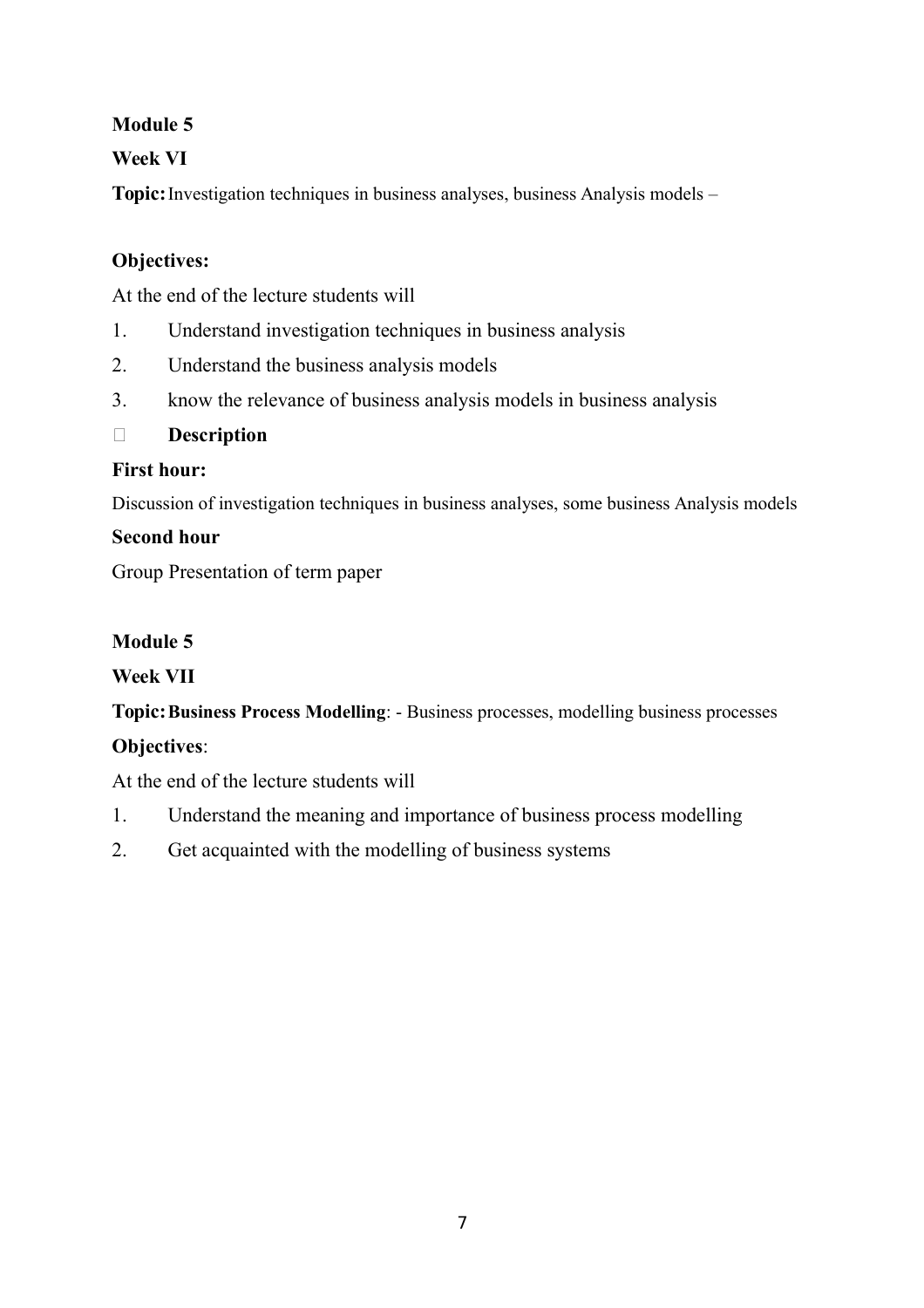## **Description**

### **First hour**:

Conceptualisation of business processes and discussion of business process modelling,

modelling of the IT system and how to model business systems **Second hour** Group Presentation of term paper

**Week VIII** Mid Semester test **Module 5 Week IX Topic: Modelling the IT system** – the IT system, relevance of the IT system to the business system; modelling the IT system

## **Objectives**:

At the end of the lecture students will

- 1. Understand the meaning and importance of the IT system to the business system
- 2. Get acquainted with the modelling of IT system

## **Description**

## **First hour**:

the IT system, relevance of the IT system to the business system; modelling the IT system

### **Second hour**

Group Presentation of term paper

## **Module 5**

### **Week X**

**Topic:**Quantitative approaches to business process modelling

## **Objectives:**

At the end of the lecture students will

- **1.** Understand the relevance of quantitative business modelling to business analysis
- **2.** Understand the use of some quantitative business modelling techniques
- **Description**

### **First hour:**

Quantitative approaches to business process modelling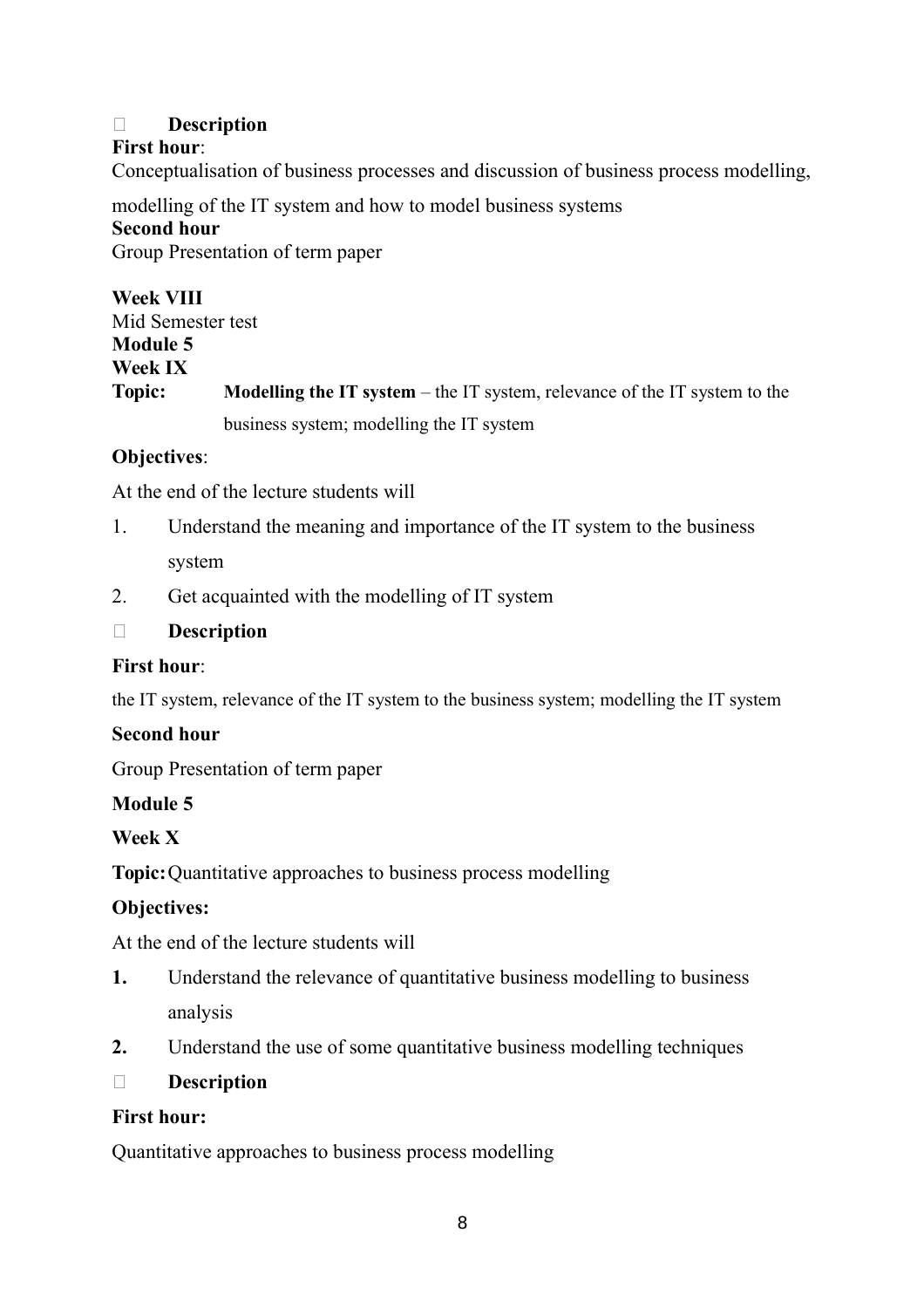# **Second hour**

Group Presentation of term paper

# **Module 6**

# **Week XI**

**Topic:**Shareholder analysis and management System – managing the Information Resource-

## **Objectives:**

## **At the end of the lecture students will**

- 1**.** Understand the meaning of shareholder analysis
- 2. Get acquainted with the relevance of shareholder analysis to business management systems

**Description**

## **First hour:**

Shareholder analysis and management System – managing the Information Resource

## **Second hour**

Group Presentation of term paper

# **Module 6**

# **Week XII**

**Topic:**Making a business and financial case and Business change

# **Objectives:**

# **At the end of the lecture students will**

- 1**.** Understand what it entails to make a business and financial case
- 2. Understand the concept of business change

## **Description**

## **First hour:**

Making a business and financial case and Business change

## **Second hour**

Group Presentation of term paper

## **Module 6**

## **Week XIII**

**Topic:**Resistance to change and managing Business change